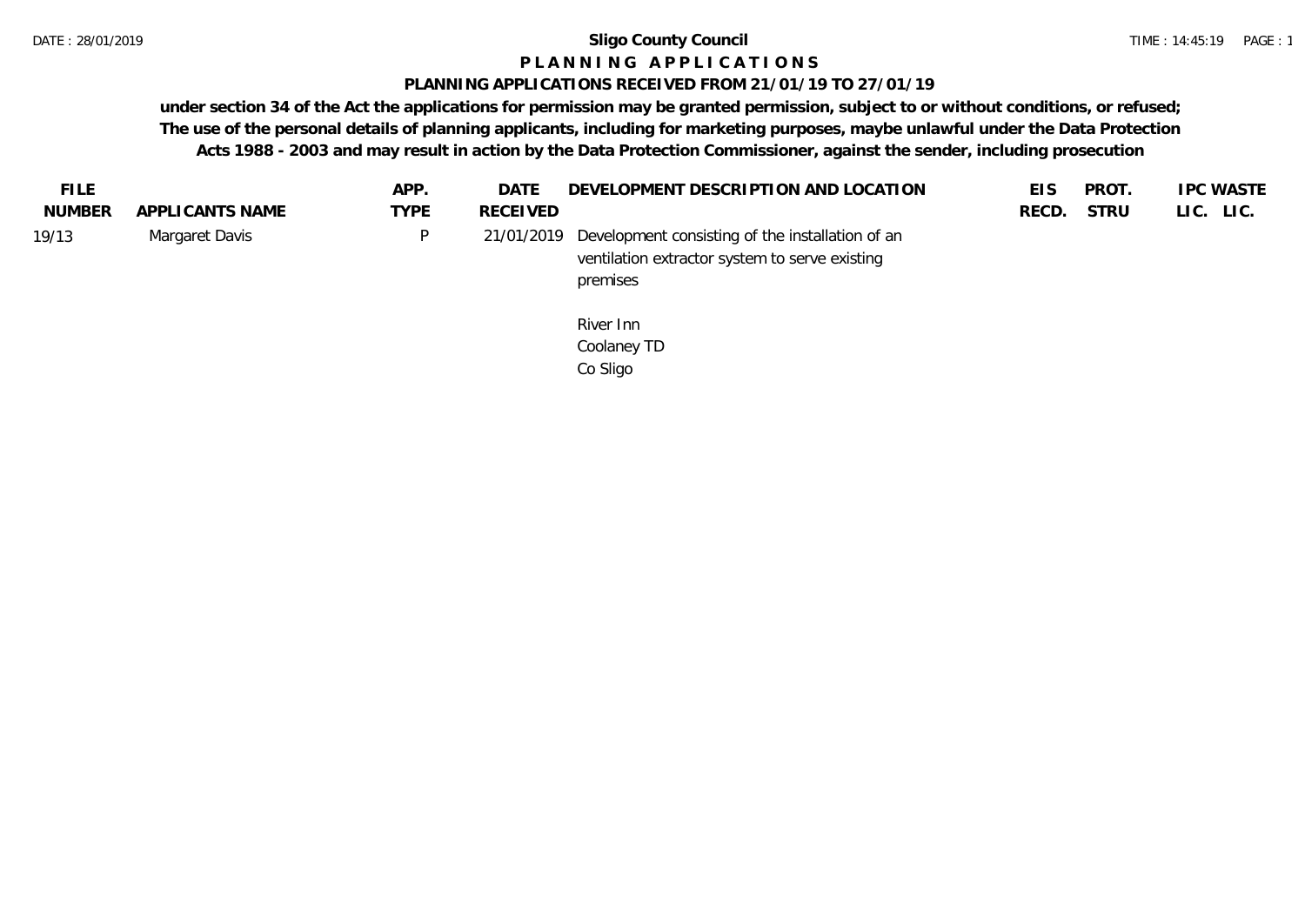#### **P L A N N I N G A P P L I C A T I O N S**

#### **PLANNING APPLICATIONS RECEIVED FROM 21/01/19 TO 27/01/19**

| <b>FILE</b>   |                      | APP.        | DATE            | DEVELOPMENT DESCRIPTION AND LOCATION                                                                                                                                                                                                                                                                                                                                                                                                                                                                                                                                                                                                                                                                                                                                                                                                                                                                                                                                                                                                                                               | <b>EIS</b> | PROT.       | <b>IPC WASTE</b> |
|---------------|----------------------|-------------|-----------------|------------------------------------------------------------------------------------------------------------------------------------------------------------------------------------------------------------------------------------------------------------------------------------------------------------------------------------------------------------------------------------------------------------------------------------------------------------------------------------------------------------------------------------------------------------------------------------------------------------------------------------------------------------------------------------------------------------------------------------------------------------------------------------------------------------------------------------------------------------------------------------------------------------------------------------------------------------------------------------------------------------------------------------------------------------------------------------|------------|-------------|------------------|
| <b>NUMBER</b> | APPLICANTS NAME      | <b>TYPE</b> | <b>RECEIVED</b> |                                                                                                                                                                                                                                                                                                                                                                                                                                                                                                                                                                                                                                                                                                                                                                                                                                                                                                                                                                                                                                                                                    | RECD.      | <b>STRU</b> | LIC. LIC.        |
| 19/14         | Jan & Stephen O'Dowd | R           | 21/01/2019      | Development consisting of (1) Retention and<br>completion of the existing dwelling with a change of<br>house design, (origional design has been mirrored),<br>and minor deviations to the distances to boundaries<br>and finished floor level to that granted under<br>PL04/1290. (2) Permission to construct a detached<br>garage (3) Permission for changes to the elevations<br>of the existing house as follows; change the porch<br>roof from a gable to a hip with a canopy over.<br>Extend a section of the roof to the front to create an<br>overhang. Add velux windows to the front and rear<br>elevations. Add first floor windows to both gables to<br>allow light to the existing attic space. Install<br>additional windows to the rear elevations of the<br>existing rear extension. Remove one window and<br>install 2 new smaller windows to the ground floor of<br>the west gable elevation. (4) to install the raised<br>percolation area as agreed under PL 04/1290 (5)<br>carry out all ancillary site works.<br>Lackanatlieve Td.<br>Enniscrone<br>Co. Sligo |            |             |                  |
| 19/15         | Brian & Carol Nairn  | P           | 21/01/2019      | Development consisting of renovation and<br>construction of extension to the rear of existing<br>dwelling house and all associated site works<br>Kilboglashy<br>Ballisodare<br>Co. Sligo                                                                                                                                                                                                                                                                                                                                                                                                                                                                                                                                                                                                                                                                                                                                                                                                                                                                                           |            |             |                  |
|               |                      |             |                 |                                                                                                                                                                                                                                                                                                                                                                                                                                                                                                                                                                                                                                                                                                                                                                                                                                                                                                                                                                                                                                                                                    |            |             |                  |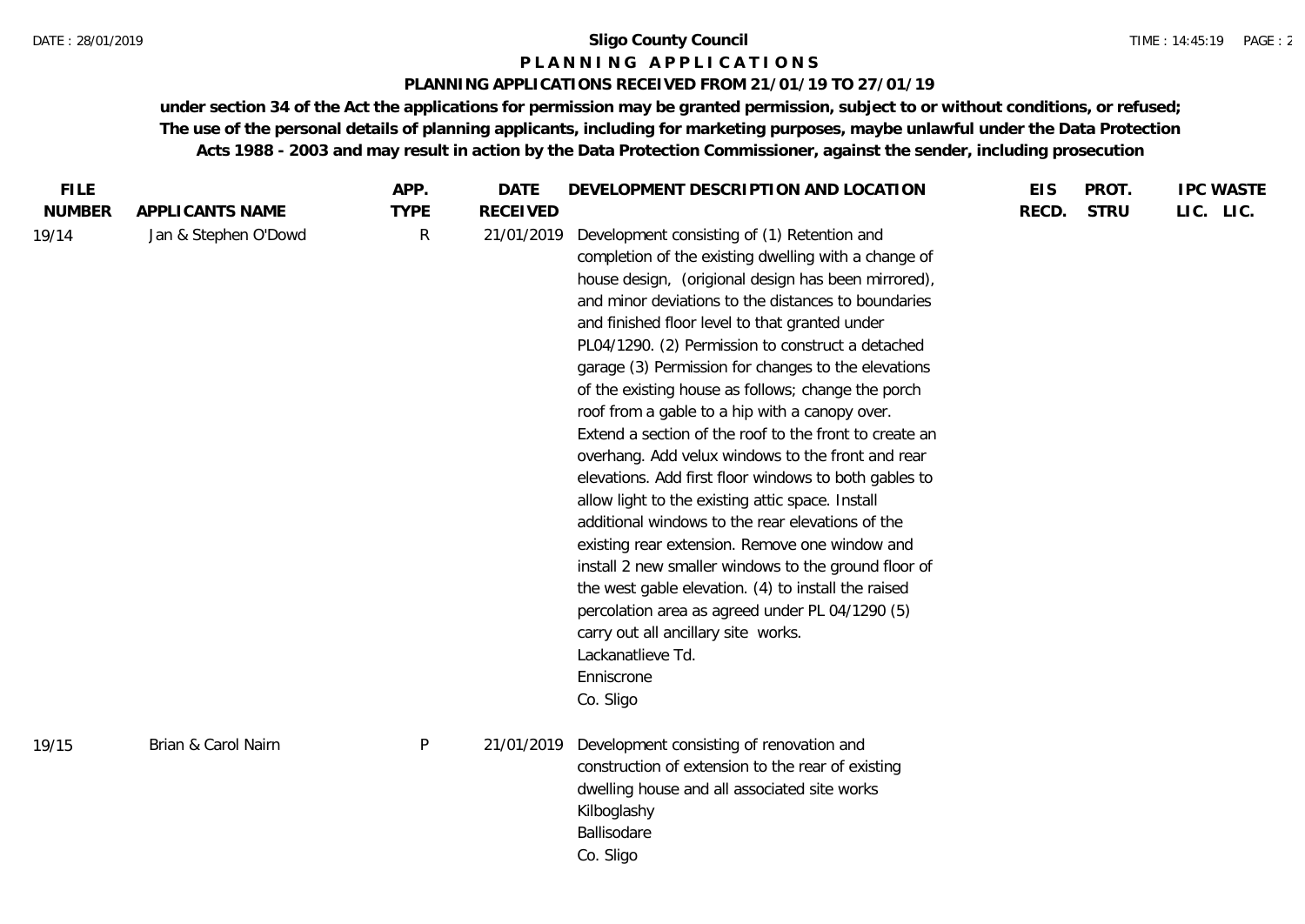#### **P L A N N I N G A P P L I C A T I O N S**

#### **PLANNING APPLICATIONS RECEIVED FROM 21/01/19 TO 27/01/19**

| <b>FILE</b>   |                                      | APP.        | <b>DATE</b>     | DEVELOPMENT DESCRIPTION AND LOCATION                                                                                                                                                                                                               | <b>EIS</b> | PROT.       | <b>IPC WASTE</b> |
|---------------|--------------------------------------|-------------|-----------------|----------------------------------------------------------------------------------------------------------------------------------------------------------------------------------------------------------------------------------------------------|------------|-------------|------------------|
| <b>NUMBER</b> | APPLICANTS NAME                      | <b>TYPE</b> | <b>RECEIVED</b> |                                                                                                                                                                                                                                                    | RECD.      | <b>STRU</b> | LIC. LIC.        |
| 19/16         | Annette Gethins-Place                | $\circ$     | 21/01/2019      | Development consisting of the construction of a<br>dwelling house, effluent treatment unit system and<br>soil polishing filter and new entrance together with<br>all ancillary site works and services.<br>Knockatober<br>Ballintogher<br>Co Sligo |            |             |                  |
| 19/17         | Enda Roche and Heather<br>Ann Garvey | P           | 23/01/2019      | Development consisting of the construction of a one<br>and a half storey dwelling house with wastewater<br>treatment and percolation systems, ancillary works<br>and landscaping.<br>Drumiskabole<br>Co Sligo                                      |            |             |                  |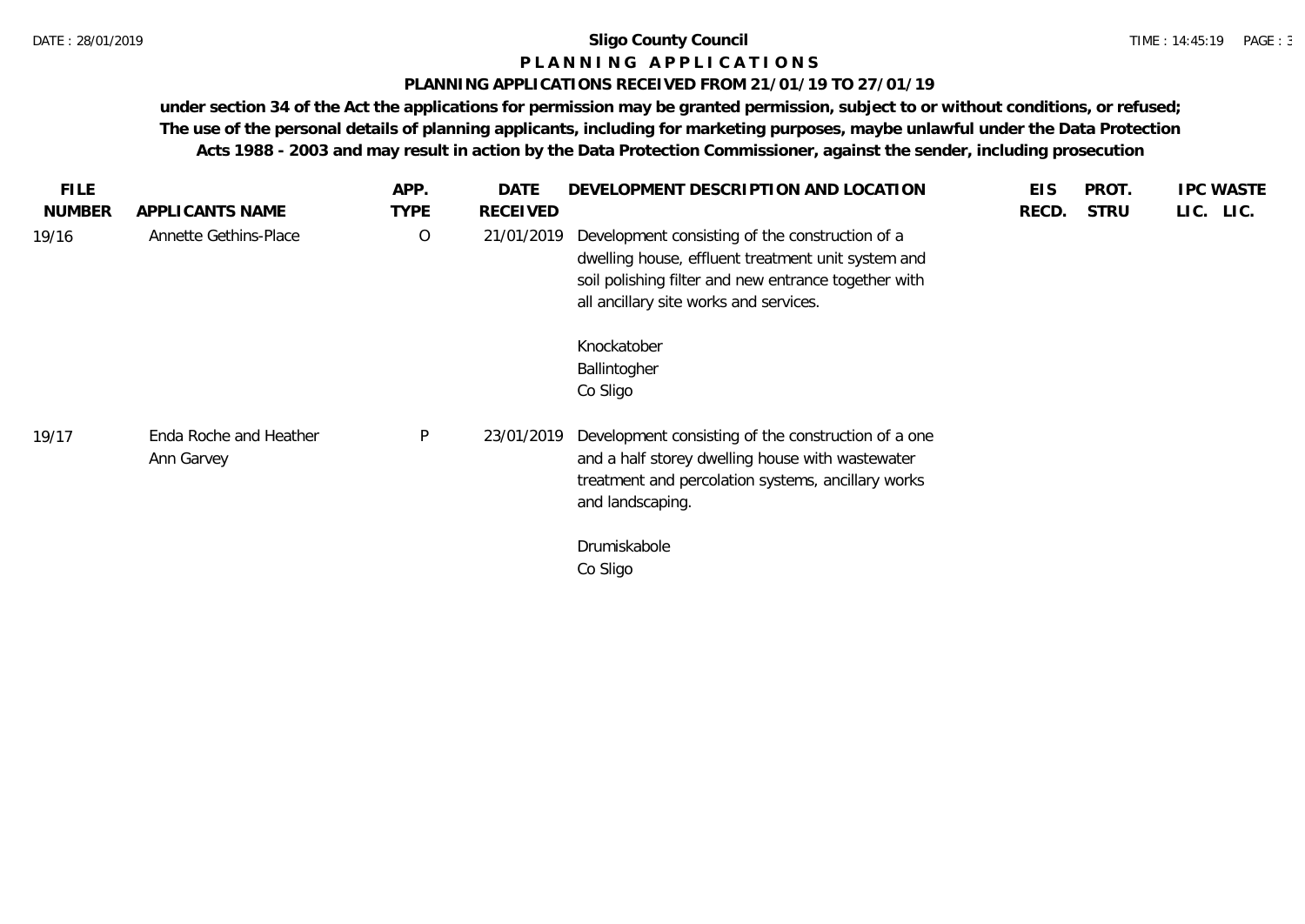#### **P L A N N I N G A P P L I C A T I O N S**

#### **PLANNING APPLICATIONS RECEIVED FROM 21/01/19 TO 27/01/19**

| <b>FILE</b>            |                                              | APP.                        | <b>DATE</b>                   | DEVELOPMENT DESCRIPTION AND LOCATION                                                                                                                                                                                                                                                                                                                                                                                                                                                                                                                                                                                                                   | <b>EIS</b> | PROT.<br><b>STRU</b> | <b>IPC WASTE</b> |
|------------------------|----------------------------------------------|-----------------------------|-------------------------------|--------------------------------------------------------------------------------------------------------------------------------------------------------------------------------------------------------------------------------------------------------------------------------------------------------------------------------------------------------------------------------------------------------------------------------------------------------------------------------------------------------------------------------------------------------------------------------------------------------------------------------------------------------|------------|----------------------|------------------|
| <b>NUMBER</b><br>19/18 | APPLICANTS NAME<br>Sligo Anglers Association | <b>TYPE</b><br>$\mathsf{P}$ | <b>RECEIVED</b><br>22/01/2019 | Development consisting of the construction of a<br>pontoon structure that is prefabricated prior to<br>installation. Length 33 metres by 2 metres wide.<br>The pontoon structure consists of three basic<br>sections as follows: A galvanized steel ramped<br>walkway 12 metres in length, with an adjoining<br>hinged gangway 4 metres in length extending to<br>adjoined floating pontoon modular sections 17<br>metres in length. The structure will be anchored to<br>the shore and lake bed with hand driven galvanized<br>posts. Note: The application includes and is<br>accompanied by a Natura Impact Statement.<br>Aughamore Far<br>Co Sligo | RECD.<br>Y |                      | LIC. LIC.        |
| 19/19                  | Lindsay and David Cummins                    | $\sf P$                     | 24/01/2019                    | Development consisting of the construction of a<br>single storey extension to the rear and side of an<br>existing private dwelling and a two storey extension<br>to Eastern side of domestic dwelling and front porch.<br>Construction of a domestic garage, upgrading of the<br>existing waste water treatment system to EPA code<br>of practice and all ancillary works.<br>Kiltycahill<br>Hazelwood Demesne<br>Co Sligo                                                                                                                                                                                                                             |            |                      |                  |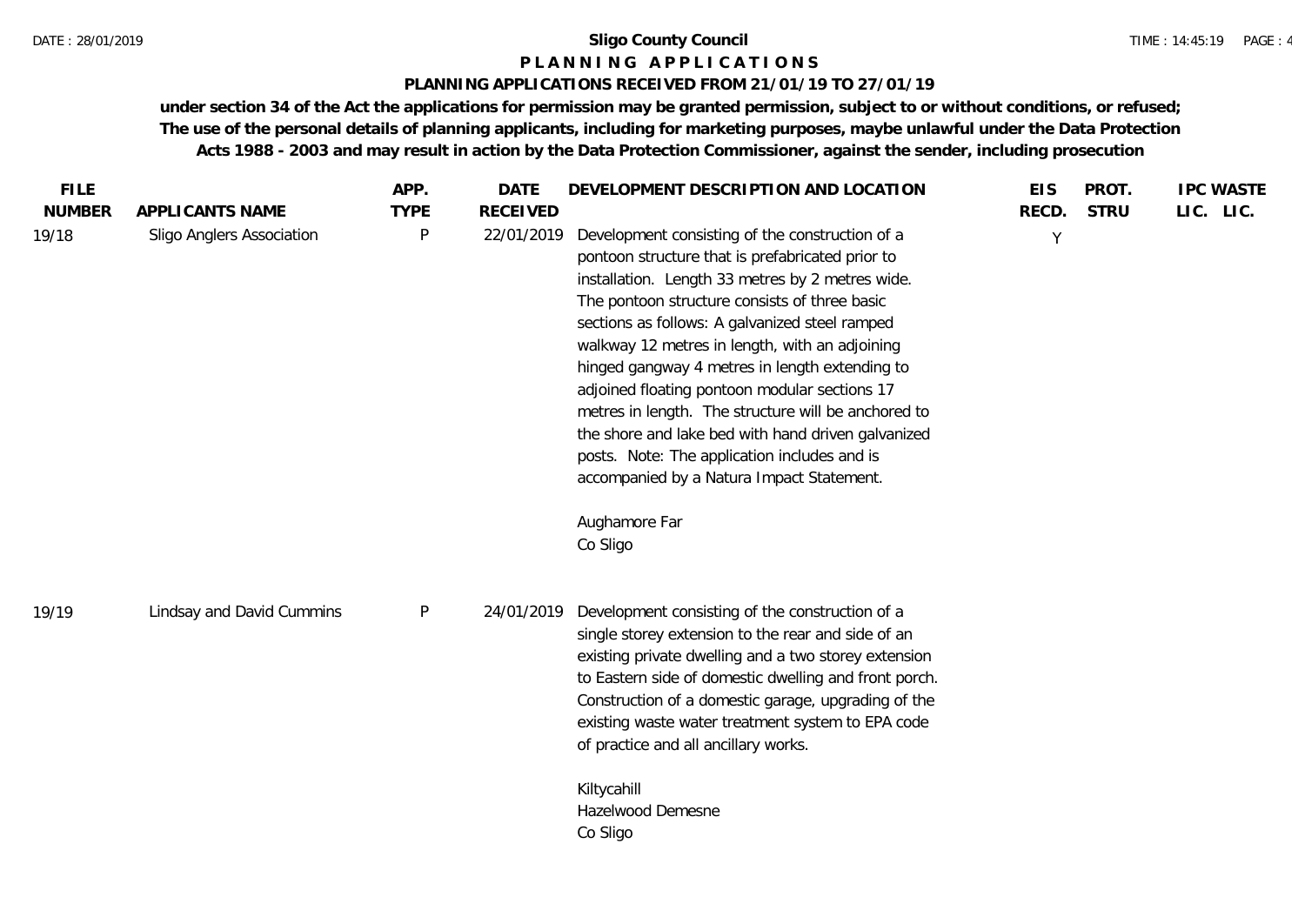#### **P L A N N I N G A P P L I C A T I O N S**

#### **PLANNING APPLICATIONS RECEIVED FROM 21/01/19 TO 27/01/19**

| <b>NUMBER</b> | APPLICANTS NAME           | <b>TYPE</b>  | <b>RECEIVED</b> |                                                                                                                                                                                                                                                                                                                                                          |       | <b>STRU</b> | LIC. LIC. |
|---------------|---------------------------|--------------|-----------------|----------------------------------------------------------------------------------------------------------------------------------------------------------------------------------------------------------------------------------------------------------------------------------------------------------------------------------------------------------|-------|-------------|-----------|
| 19/20         | Colin and Karen Reynolds  | $\mathsf{P}$ | 24/01/2019      | Development consisting of the: 1. Construction of a<br>single storey dwelling 2. Construction of a vehicular<br>access onto adjoining public road 3. Construction of<br>a on-site PET system with a tertiary treatment<br>system and associated gravel distribution layer 4.<br>Carrying out all associated site developments works<br>deemed necessary. | RECD. |             |           |
|               |                           |              |                 | Creevymore<br>Cliffoney<br>Co Sligo                                                                                                                                                                                                                                                                                                                      |       |             |           |
| 19/21         | Cignal Infrastructure Ltd | P            | 25/01/2019      | Development consisting of communications<br>infrastructure comprising of a 24 metre monopole<br>structure associated equipment and cabinets, fencing<br>and use of existing access.                                                                                                                                                                      |       |             |           |
| 19/22         | Gerry Underwood           | P            | 25/01/2019      | Markievicz Park<br>Cornageeha<br>Cairns Road<br>Sligo<br>Development consisting of the construction of a shed<br>and all associated site works, adjacent to existing                                                                                                                                                                                     |       |             |           |
|               |                           |              |                 | house.<br>Keenaghan<br>Ballymote<br>Co Sligo                                                                                                                                                                                                                                                                                                             |       |             |           |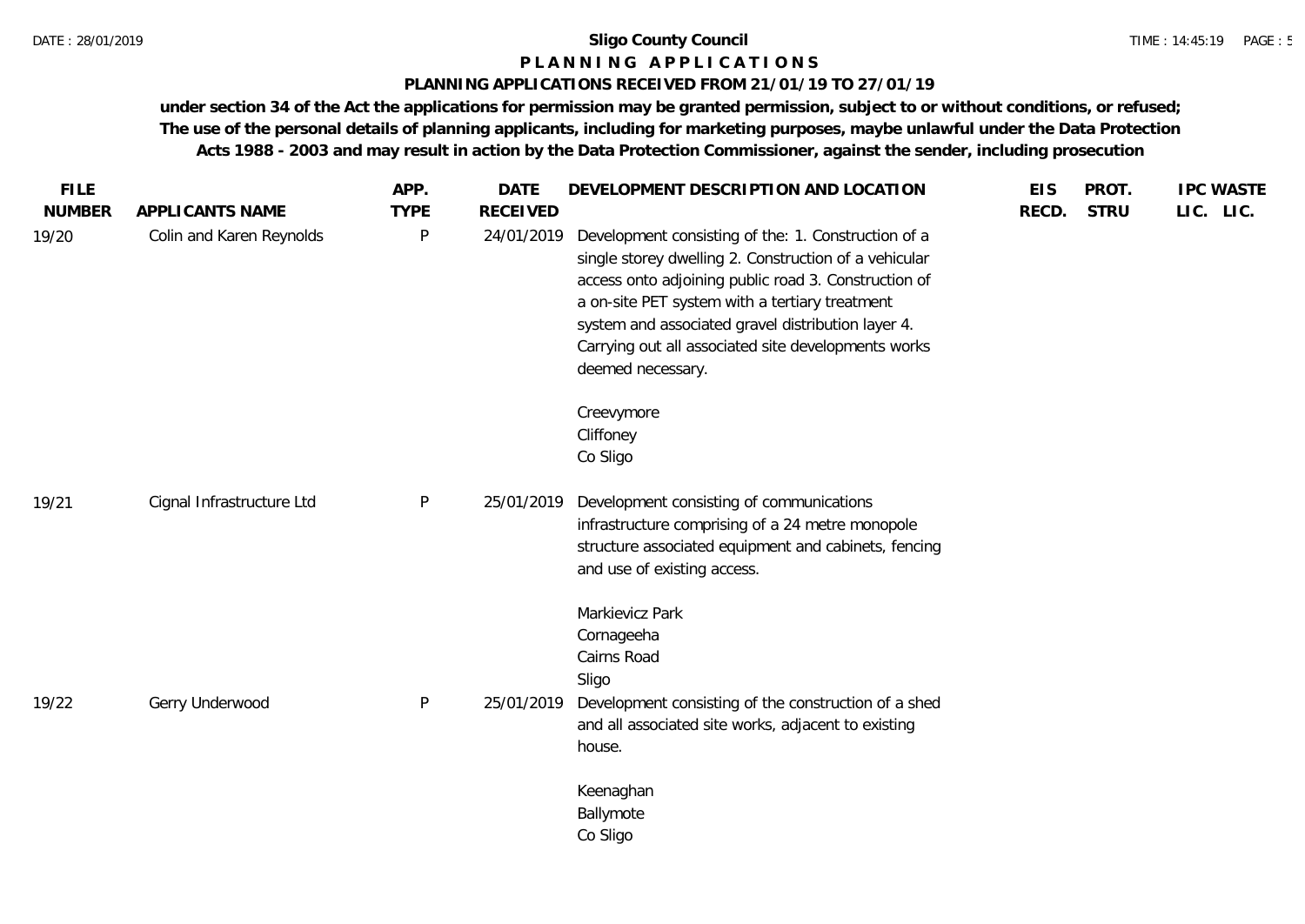#### **P L A N N I N G A P P L I C A T I O N S**

#### **PLANNING APPLICATIONS RECEIVED FROM 21/01/19 TO 27/01/19**

**under section 34 of the Act the applications for permission may be granted permission, subject to or without conditions, or refused; The use of the personal details of planning applicants, including for marketing purposes, maybe unlawful under the Data Protection Acts 1988 - 2003 and may result in action by the Data Protection Commissioner, against the sender, including prosecution**

| <b>FILE</b> |                 | <b>APP</b> | DATE            | DEVELOPMENT DESCRIPTION AND LOCATION | <b>PROT</b> | <b>IPC WASTE</b> |
|-------------|-----------------|------------|-----------------|--------------------------------------|-------------|------------------|
| NUMBER      | APPLICANTS NAME | TYPF       | <b>RECEIVED</b> |                                      | RECD. STRU  | LI C.<br>LIC.    |

**Total: 10**

\*\*\* END OF REPORT \*\*\*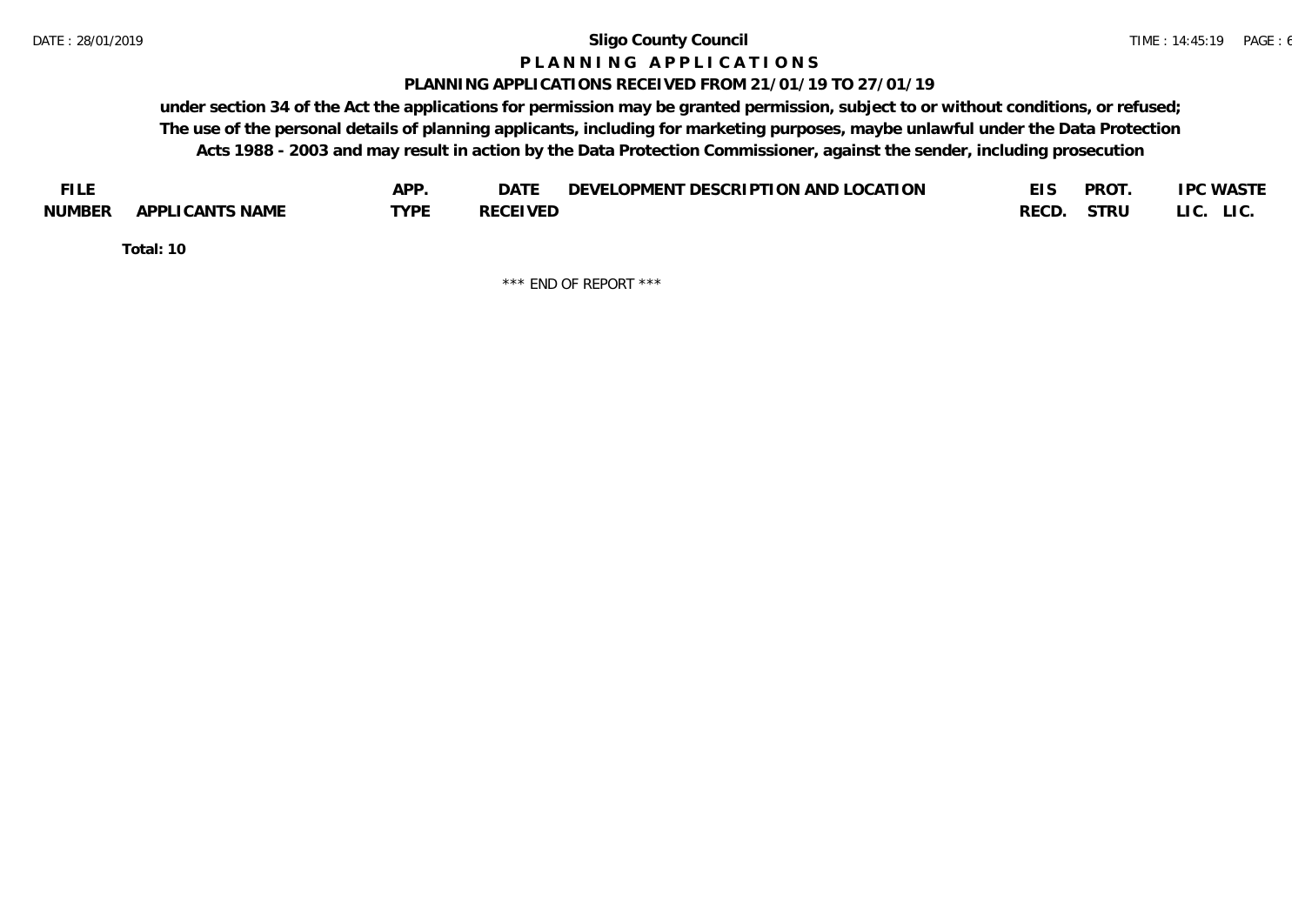## **P L A N N I N G A P P L I C A T I O N S**

#### **PLANNING APPLICATIONS GRANTED FROM 21/01/2019 TO 27/01/2019**

**in deciding a planning application the planning authority, in accordance with section 34(3) of the Act, has had regard to submissions or observations recieved in accordance with these Regulations;**

**The use of the personal details of planning applicants, including for marketing purposes, maybe unlawful under the Data Protection Acts 1988 - 2003 and may result in action by the Data Protection Commissioner, against the sender, including prosecution.**

| <b>FILE</b>   |                           | APP.        | <b>DATE</b>     |                                                                                                                                                                                                                                                                                                                     | M.O.              | M.O.          |
|---------------|---------------------------|-------------|-----------------|---------------------------------------------------------------------------------------------------------------------------------------------------------------------------------------------------------------------------------------------------------------------------------------------------------------------|-------------------|---------------|
| <b>NUMBER</b> | APPLICANTS NAME           | <b>TYPE</b> | <b>RECEIVED</b> | DEVELOPMENT DESCRIPTION AND LOCATION                                                                                                                                                                                                                                                                                | <b>DATE</b>       | <b>NUMBER</b> |
| 18/258        | Cignal Infrastructure Ltd | P           | 05/07/2018      | for development consisting of the construction of<br>telecommunications infrastructure comprising of; a 30<br>metre multi-operator lattice tower with antenna and<br>dishes attached, associated equipment and cabinets,<br>fencing, use of existing access and accces track at Glen<br>Wood, Lugnadeffa, Co. Sligo | 21/01/2019        | P28/19        |
|               |                           |             |                 | Glen Wood<br>Lugnadeffa<br>Co. Sligo                                                                                                                                                                                                                                                                                |                   |               |
| 18/464        | Michael Scanlon           | P           | 29/11/2018      | Development consisting of demolition of existing hay<br>shed and construction of a new 3 bay dry shed as well as<br>a dungstead together with all ancillary site works and<br>services.<br>Castleore<br>Ballintogher<br>Co. Sligo                                                                                   | 25/01/2019        | P35/19        |
| 18/470        | Arlene Scanlon            | P           | 03/12/2018      | Development consisting of construction of dwelling<br>house with septic tank and percolation area.<br>Ballyfree<br>Carraroe<br>Co. Sligo                                                                                                                                                                            | 21/01/2019 P23/19 |               |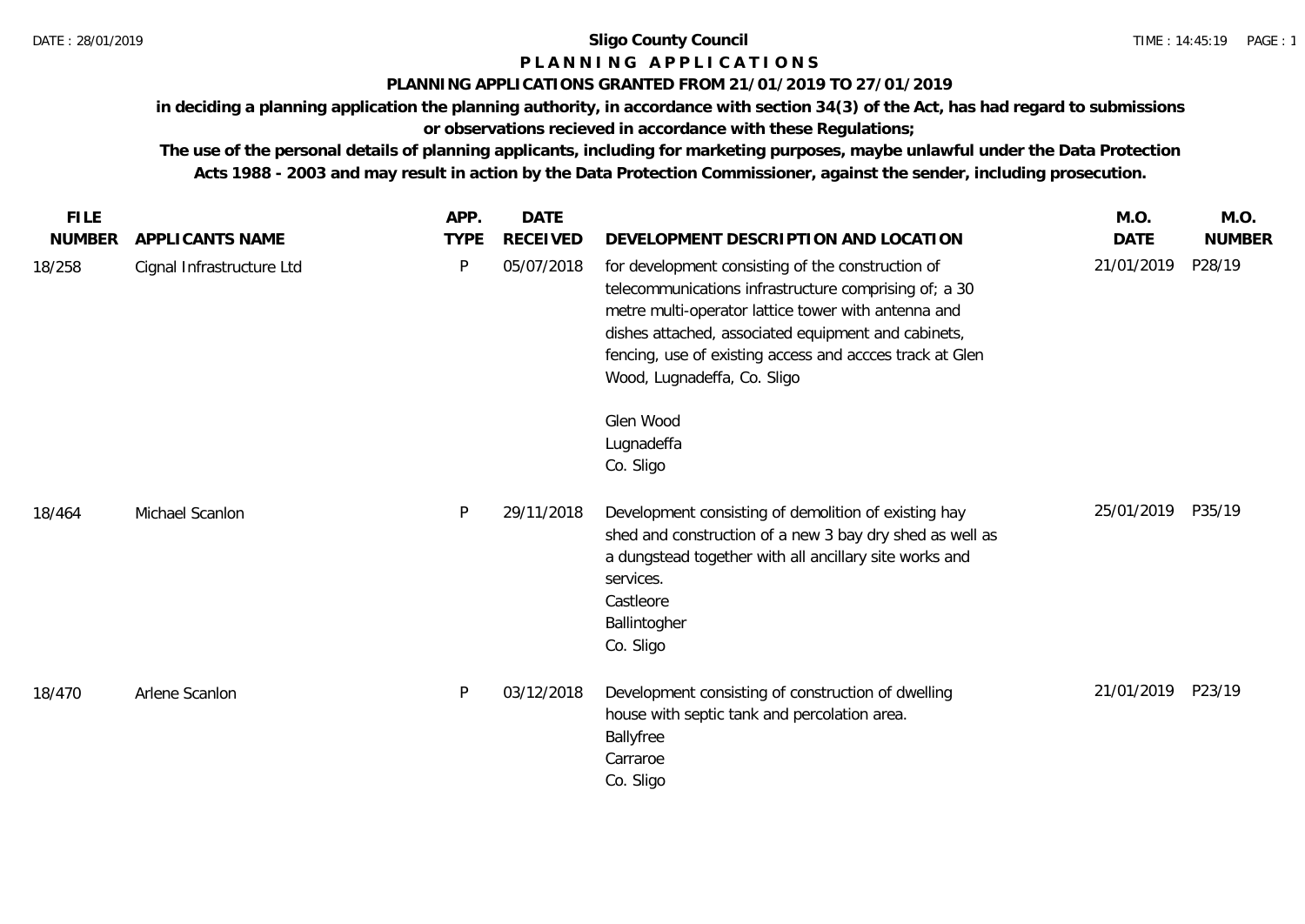# **P L A N N I N G A P P L I C A T I O N S**

## **PLANNING APPLICATIONS GRANTED FROM 21/01/2019 TO 27/01/2019**

**in deciding a planning application the planning authority, in accordance with section 34(3) of the Act, has had regard to submissions or observations recieved in accordance with these Regulations;**

**The use of the personal details of planning applicants, including for marketing purposes, maybe unlawful under the Data Protection Acts 1988 - 2003 and may result in action by the Data Protection Commissioner, against the sender, including prosecution.**

| <b>FILE</b><br><b>NUMBER</b> | APPLICANTS NAME | APP.<br><b>TYPE</b> | <b>DATE</b><br><b>RECEIVED</b> | DEVELOPMENT DESCRIPTION AND LOCATION                                                                                                                                                                                                                                       | M.O.<br>DATE | M.O.<br><b>NUMBER</b> |
|------------------------------|-----------------|---------------------|--------------------------------|----------------------------------------------------------------------------------------------------------------------------------------------------------------------------------------------------------------------------------------------------------------------------|--------------|-----------------------|
| 18/474                       | Nessa Cosgrove  | Þ                   | 04/12/2018                     | Development consisting of the build and the extension of<br>the first floor area above the existing garage up to roof<br>level, move existing bathroom on first floor, and replace<br>existing garage door at front of house.<br>305 Ard Na Mara<br>Cartron Point<br>Sligo | 21/01/2019   | P27/19                |
| 18/481                       | Adam Farrell    | R                   | 07/12/2018                     | for development consisting of the retention of a 2-storey<br>extension to rear of dwelling house with all associated<br>works which is a listed structure, recorded protected<br>structures (RPS No. 170) for its facade only<br>31 Temple Street<br>Sligo                 | 23/01/2019   | P29/19                |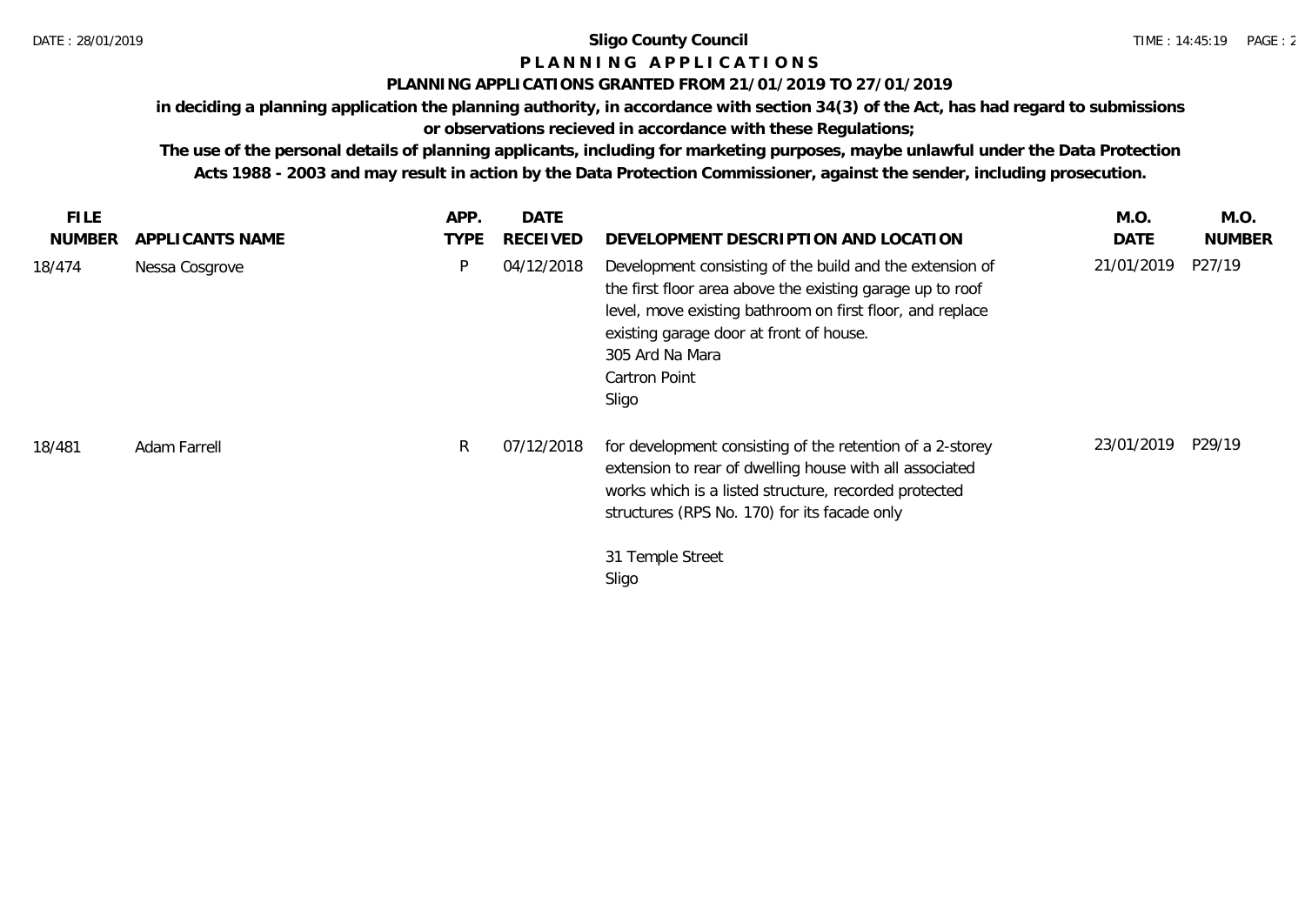### **P L A N N I N G A P P L I C A T I O N S**

#### **PLANNING APPLICATIONS GRANTED FROM 21/01/2019 TO 27/01/2019**

**in deciding a planning application the planning authority, in accordance with section 34(3) of the Act, has had regard to submissions** 

**or observations recieved in accordance with these Regulations;**

**The use of the personal details of planning applicants, including for marketing purposes, maybe unlawful under the Data Protection Acts 1988 - 2003 and may result in action by the Data Protection Commissioner, against the sender, including prosecution.**

| <b>FILE</b>   |                      | APP. | <b>DATE</b> |                                                                                                                                                                                                                                                                                                                                                                   | M.O.       | M.O.          |
|---------------|----------------------|------|-------------|-------------------------------------------------------------------------------------------------------------------------------------------------------------------------------------------------------------------------------------------------------------------------------------------------------------------------------------------------------------------|------------|---------------|
| <b>NUMBER</b> | APPLICANTS NAME      | TYPE | RECEIVED    | DEVELOPMENT DESCRIPTION AND LOCATION                                                                                                                                                                                                                                                                                                                              | DATE       | <b>NUMBER</b> |
| 18/484        | Vodafone Ireland Ltd | R    | 10/12/2018  | for development consisting of an existing 36 metre high<br>telecommunications support structure with antennas,<br>equipment container and associated equipment within a<br>fenced compound and access track (Previous ref. No PL<br>07/1134). The development forms part of Vodafone<br>Ireland Ltd's existing GSM and 3G Broadband<br>telecommunications network | 25/01/2019 | P33/19        |
|               |                      |      |             | Cunghill                                                                                                                                                                                                                                                                                                                                                          |            |               |
|               |                      |      |             | Lavagh                                                                                                                                                                                                                                                                                                                                                            |            |               |
|               |                      |      |             | Co. Sligo                                                                                                                                                                                                                                                                                                                                                         |            |               |

**Total: 6**

\*\*\* END OF REPORT \*\*\*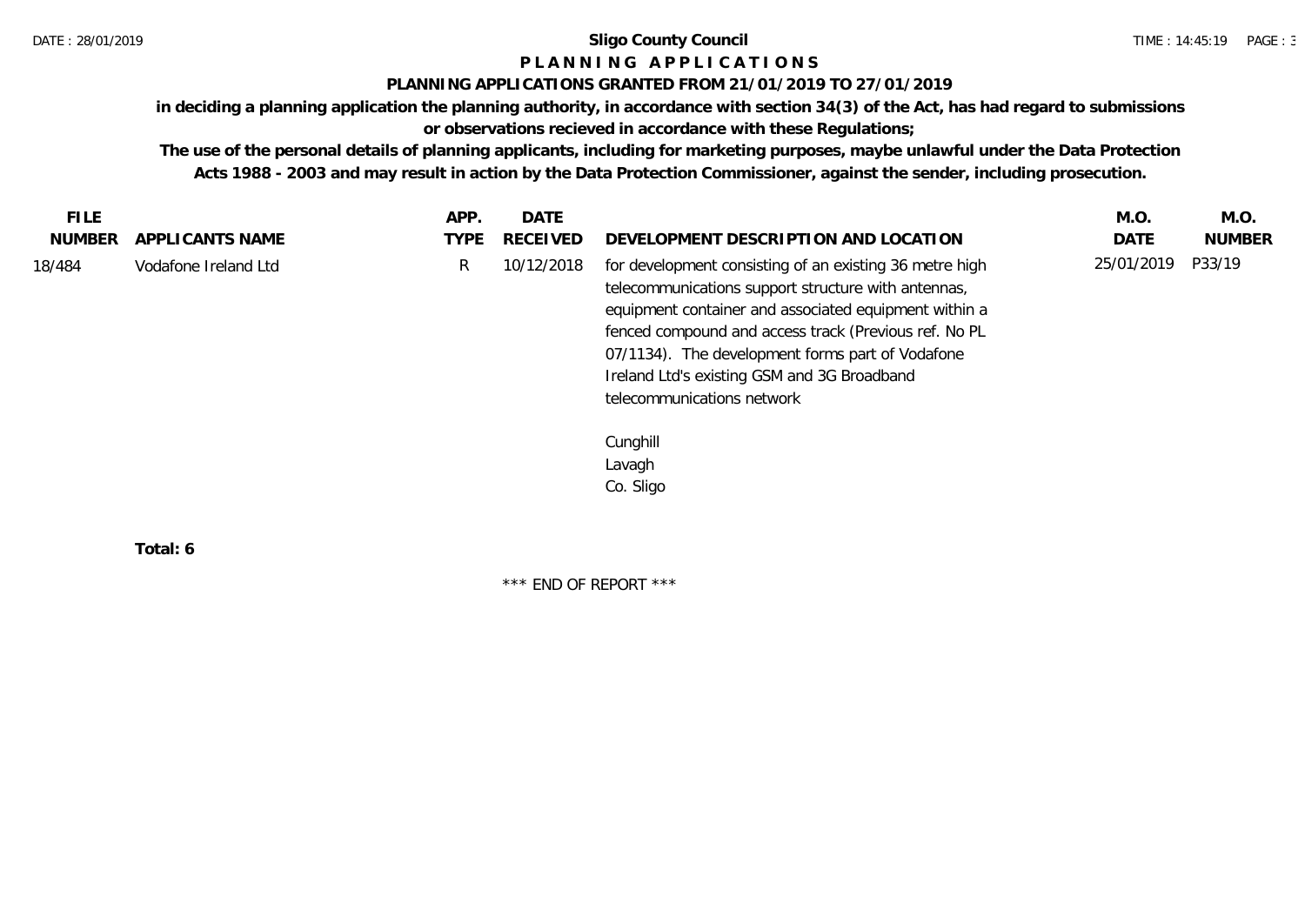## **P L A N N I N G A P P L I C A T I O N S**

#### **PLANNING APPLICATIONS REFUSED FROM 21/01/2019 TO 27/01/2019**

**in deciding a planning application the planning authority, in accordance with section 34(3) of the Act, has had regard to submissions** 

## **or observations recieved in accordance with these Regulations;**

**The use of the personal details of planning applicants, including for marketing purposes, maybe unlawful under the Data Protection Acts 1988 - 2003 and may result in action by the Data Protection Commissioner, against the sender, including prosecution.**

| <b>FILE</b>                     | APP. | DATE       | DEVELOPMENT DESCRIPTION AND                                                                                                                                                                                                                      | M.O        | M.O.          |
|---------------------------------|------|------------|--------------------------------------------------------------------------------------------------------------------------------------------------------------------------------------------------------------------------------------------------|------------|---------------|
| NUMBER<br>APPLICANTS NAME       | TYPE | RECEIVED   | LOCATION                                                                                                                                                                                                                                         | DATE       | <b>NUMBER</b> |
| Peter & Tanya Kearins<br>18/473 | D.   | 04/12/2018 | Development consisting of construction of a dwelling<br>house, installation of a proprietary effluent treatment<br>system with percolation area and to carry out all<br>associated ancillary site works.<br>Crockacullion<br>Beltra<br>Co. Sligo | 23/01/2019 | P30/19        |

**Total: 1**

\*\*\* END OF REPORT \*\*\*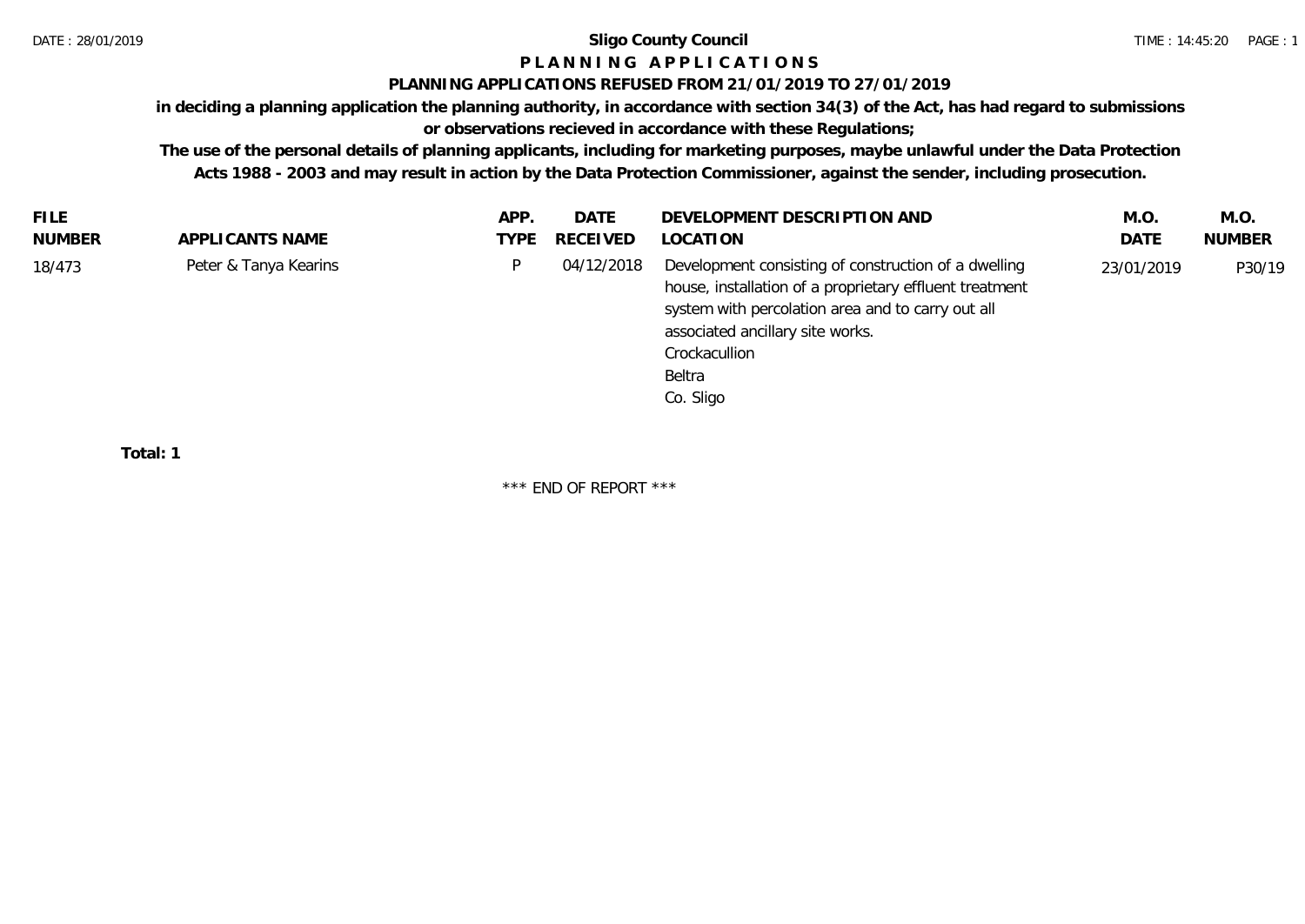## **A N B O R D P L E A N A L A APPEAL DECISIONS NOTIFIED FROM 21/01/2019 TO 27/01/2019**

| <b>FILE</b><br><b>NUMBER</b> | APPLICANTS NAME<br>AND ADDRESS                      | APP.<br><b>TYPE</b> | <b>DECISON</b><br><b>DATE</b> | L.A.<br>DEC. | DEVELOPMENT DESCRIPTION AND LOCATION                                                                                                                                                                                                                                                                                                                                                                                                                                                                                                                                                                                                                                                                                                                                                                                                                                                                                                                                                                                                                                                                                                                                                                                                       | B.P.<br>DEC. DATE | <b>DECISION</b> |
|------------------------------|-----------------------------------------------------|---------------------|-------------------------------|--------------|--------------------------------------------------------------------------------------------------------------------------------------------------------------------------------------------------------------------------------------------------------------------------------------------------------------------------------------------------------------------------------------------------------------------------------------------------------------------------------------------------------------------------------------------------------------------------------------------------------------------------------------------------------------------------------------------------------------------------------------------------------------------------------------------------------------------------------------------------------------------------------------------------------------------------------------------------------------------------------------------------------------------------------------------------------------------------------------------------------------------------------------------------------------------------------------------------------------------------------------------|-------------------|-----------------|
| 17/443                       | Maria & Brendan Mullen<br>Rosses Point<br>Co. Sligo | P                   | 04/05/2018                    | $\mathsf C$  | for development consisting of the provision of a bed<br>and breakfast accommodation with 6 double guest<br>bedrooms and a self contained residential unit for<br>private family use. The existing building, a former<br>pubic house and guest house had 11 bedrooms. It<br>is proposed to demolish and replace the front porch<br>and provide a balcony over, demolish an existing fire<br>escape staircase at the rear and construct a 2 storey<br>extension to provide an internal protected staircase,<br>demolish an existing two storey rear extension and<br>replace it with a new extension with a sun lounge on<br>the ground floor and a bedroom at first floor level.<br>It is also proposed to alter and reconstruct part of<br>the existing two storey rear extension to raise the<br>roof so that it matches the roof line of the existing<br>extension to rear. The proposed development<br>includes the demolition of an existing external toilet,<br>a bottle store and boiler house and construction of<br>new store and boiler house. The floor area of the<br>existing building is 441 sq.m and the proposed<br>development will increase it to 460 sq.m. The<br>proposed development includes associated site<br>works | 24/01/2019        | CONDITIONAL     |
|                              |                                                     |                     |                               |              | Premises known as Hacketts<br>Rosses Upper                                                                                                                                                                                                                                                                                                                                                                                                                                                                                                                                                                                                                                                                                                                                                                                                                                                                                                                                                                                                                                                                                                                                                                                                 |                   |                 |
|                              |                                                     |                     |                               |              |                                                                                                                                                                                                                                                                                                                                                                                                                                                                                                                                                                                                                                                                                                                                                                                                                                                                                                                                                                                                                                                                                                                                                                                                                                            |                   |                 |

Co. Sligo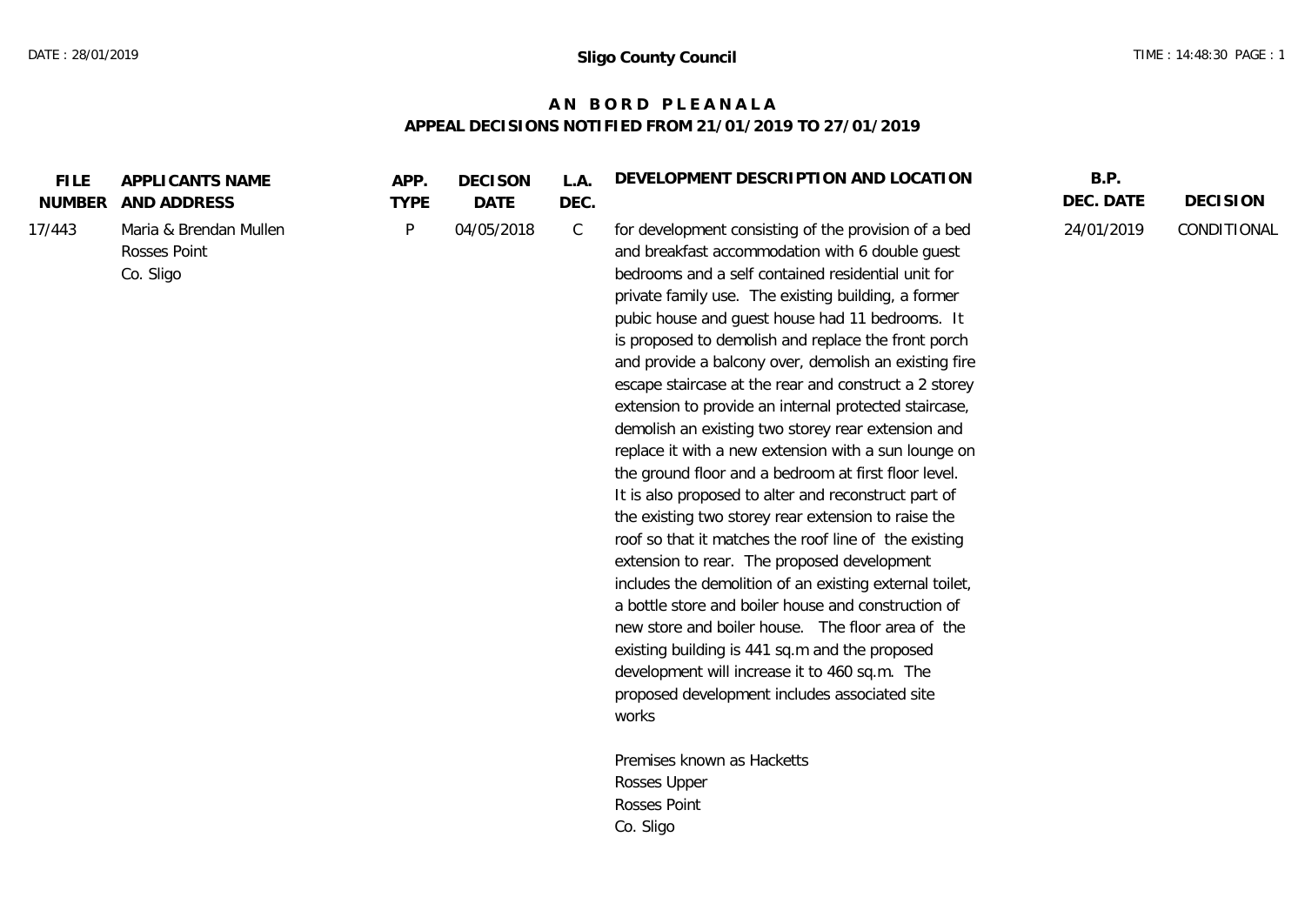## **A N B O R D P L E A N A L A APPEAL DECISIONS NOTIFIED FROM 21/01/2019 TO 27/01/2019**

| <b>FILE</b> | APPLICANTS NAME<br>NUMBER AND ADDRESS | APP.<br>TYPE | <b>DECISON</b><br>DATE | L.A.<br>DEC. | DEVELOPMENT DESCRIPTION AND LOCATION    | B.P.<br>DEC. DATE | DECISION |
|-------------|---------------------------------------|--------------|------------------------|--------------|-----------------------------------------|-------------------|----------|
|             | Total:                                |              |                        |              |                                         |                   |          |
|             |                                       |              |                        |              | ************ END OF REPORT ************ |                   |          |